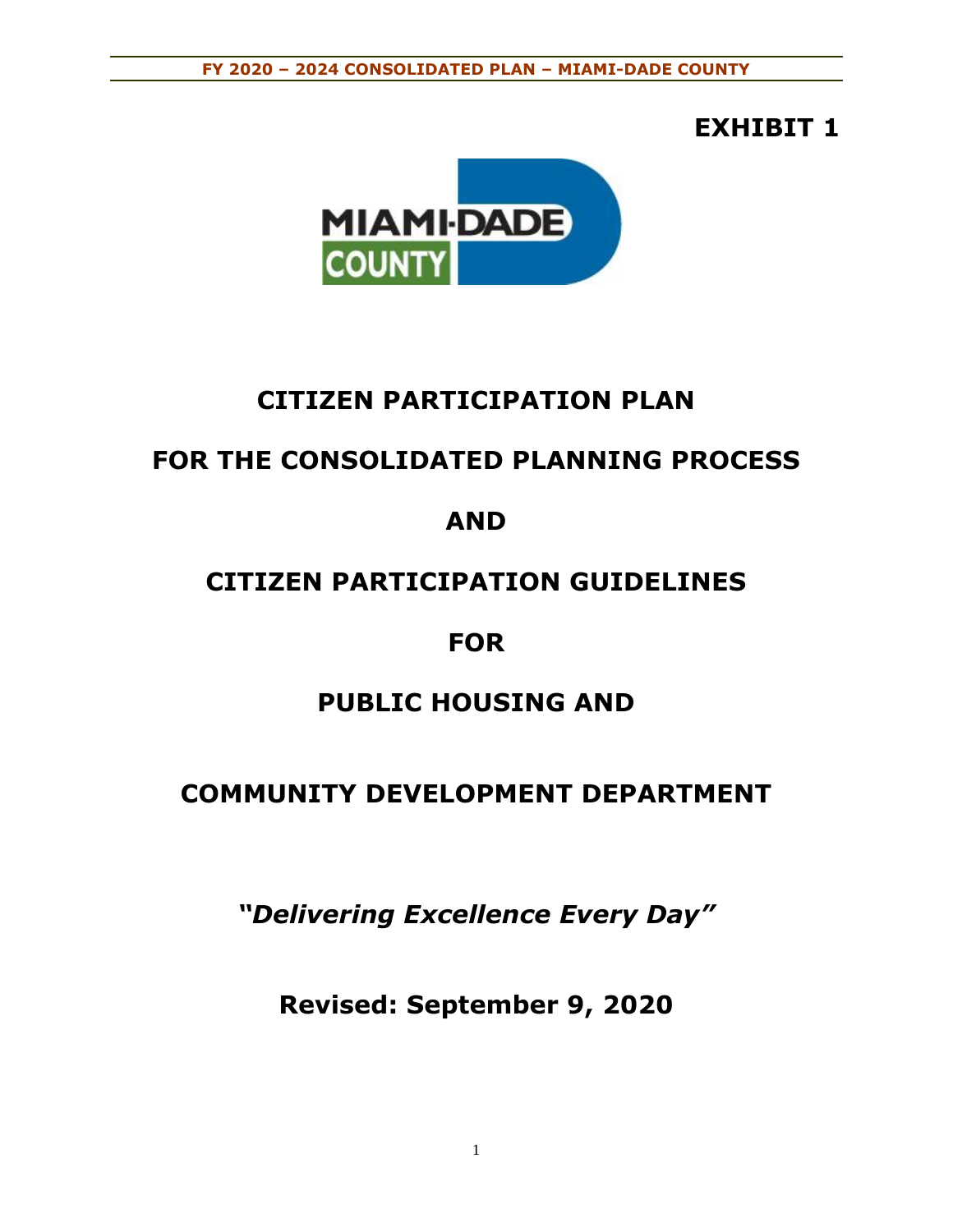# **TABLE OF CONTENTS**

| <b>Introduction</b> |                                                                  |  |
|---------------------|------------------------------------------------------------------|--|
| <b>CP Plan:</b>     | Department of Public Housing and Community Development 6         |  |
|                     | Citizen Participation Plan for the Consolidated Planning Process |  |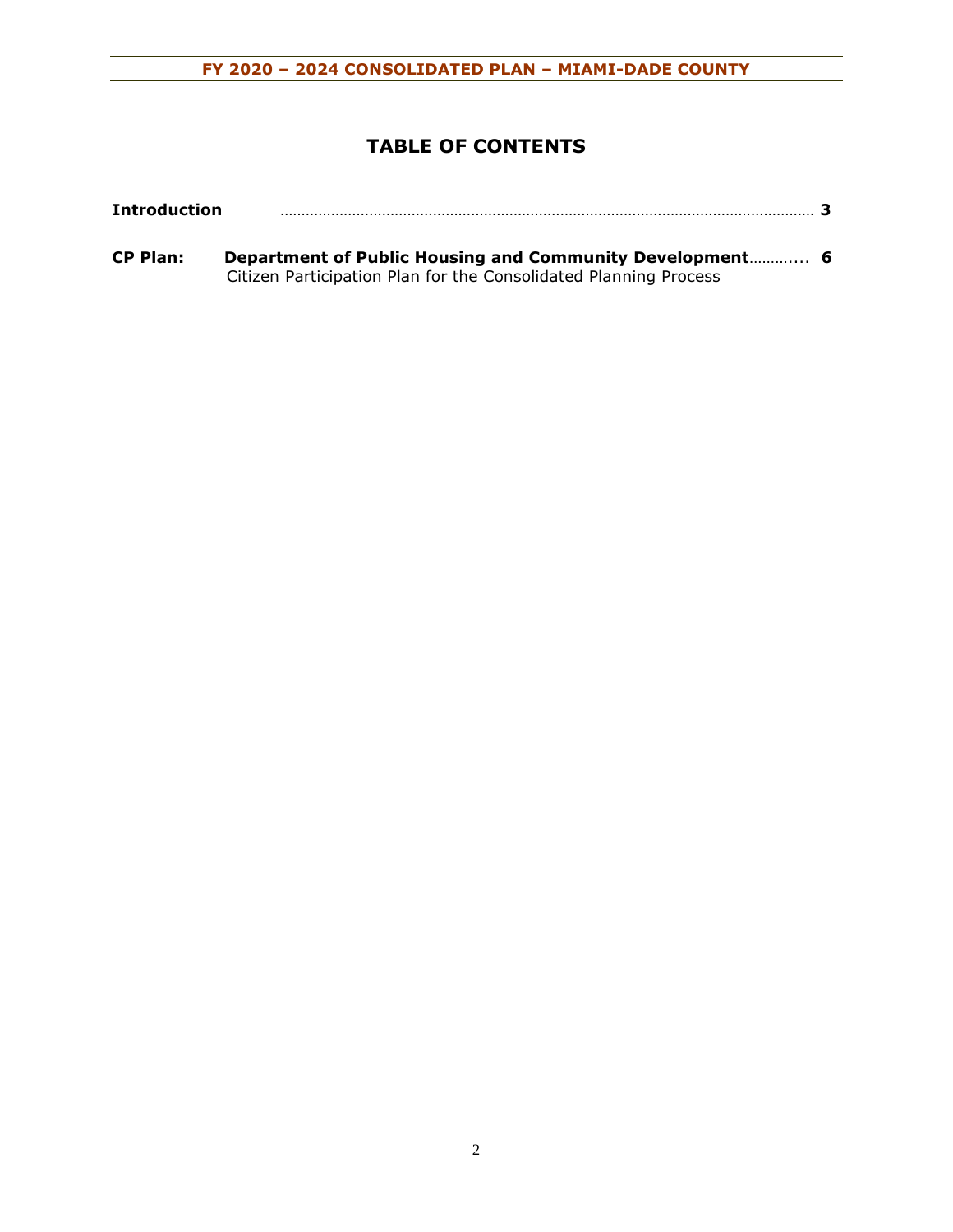# **CITIZEN PARTICIPATION PLAN FOR THE CONSOLIDATED PLANNING PROCESS**

#### **Introduction**

The US Department of Housing and Urban Development (HUD) requires that the Five Year Consolidated Plan for each entitlement agency adopt a Citizen's Participation Plan. This Citizen Participation Plan has been adopted by Miami-Dade County and is in conformance with the provisions of Federal Regulations.

The Citizen's Participation Plan outlines the methods used in the development, from a public input process, of the Five Year Consolidated Plan, Annual Action Plans, the Consolidated Annual Performance and Evaluation Report (CAPER) and Substantial Amendments inclusive of strategies employed by Miami-Dade County that provides for maximum citizen participation in the development of these plans.

#### Overview of Department 0f Public Housing and Community Development

The Department of Public Housing and Community Development (PHCD) administers Federal and State funding that supports the development of low-and moderate-income neighborhoods in Miami-Dade County. The four priority needs are affordable housing, economic development, a sustainable living environment and emergency shelter for the homeless. The main sources of funding utilized to meet these needs are the Community Development Block Grant (CDBG), HOME Investment Partnerships (HOME) and Emergency Solutions Grant (ESG) funds. These programs are established to help low- and moderate-income persons. The U.S. Department of Housing and Urban Development (HUD) regulates and governs the CDBG, HOME and ESG programs. The regulations specify that an entitlement area (an area which receives a direct allocation from U.S. HUD to address high priority needs in low to moderate income communities) must adopt a citizen participation plan, which establishes policies and procedures for citizen participation. The following are the entitlement areas of Miami-Dade County: City of Miami, City of Miami Gardens, City of Miami Beach, City of North Miami, City of Hialeah, City of Homestead, and Miami-Dade County.

It is the intent of the County to provide for the citizen participation to gather the most meaningful, thorough and effective input from its citizens in the development of the Consolidated Plan. Citizen participation is broad due to the types of areas the county covers, which includes urban, rural, and agricultural. At the same time, the process makes sure that the low- and moderate-income, disabled, elderly and other special populations are involved in the input process. The diversity of this County is illustrated by the wealthy enclaves to agricultural communities in South Miami-Dade, including a population that includes speakers of English, Spanish and Haitian Creole as a primary language.

The citizen participation/input process consists of a summary of steps which provide for the citizens participation in the development of the Five Year Consolidated Plan, the Annual Action Plan, the CAPER for Miami-Dade County, and substantial amendments to the Consolidated Plan or Annual Action Plan. Details of each of these steps follow in sections of this Citizen Participation Plan.

Citizen participation requirements shall not be construed to restrict the responsibility or authority of the County for the development and execution of its entitlement program activities. The Board of County Commissioners or Mayor of Miami-Dade County remain the sole approving authorities for the Plan and any amendments.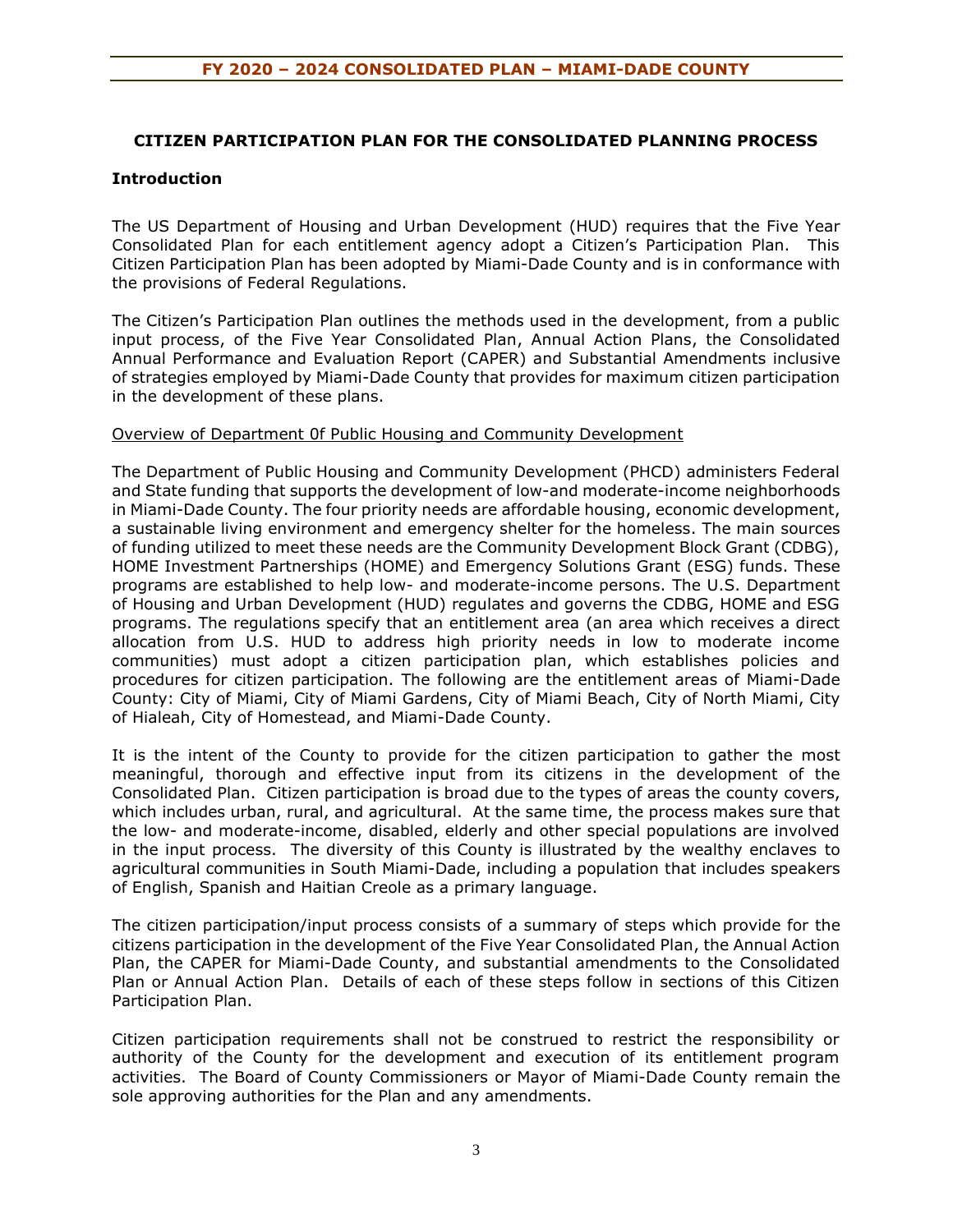#### **Applicability and Adoption of the Citizen Participation Plan**

Pursuant to 24 CFR Part 91, Consolidated Submissions for Community Planning and Development Programs, the jurisdiction is required to certify that it has developed and is acting in compliance with a Citizen Participation Plan that sets forth the jurisdiction's policies and procedures for citizen participation. The plan must include the following topic areas:

- 1. **CITIZEN PARTICIPATION:** Provide for and encourage citizen participation, with particular emphasis on participation by persons of low- and moderate-incomes of particular importance are those residents living in slum and blighted areas and where Federal funds are proposed to be used. Encourage the participation of all residents, including minorities, non-English speaking persons and persons with disabilities;
- 2. **CITIZEN COMMENTS:** Provide citizens with a broad opportunities to examine the proposed Consolidated Plan, Annual Action Plans, and Consolidated Annual Performance and Evaluation Reports (CAPER) and Substantial Amendments. Provide a mechanism to submit written and oral comments and to provide for the consideration of these comments. Provide for a system of responding to citizen complaints;
- 3. **SUBSTANTIAL AMENDMENTS:** Provide for specification of criteria that Miami-Dade County will use to determine what constitutes a substantial change in the Miami-Dade County's planned or actual activities. This process will include a procedure for notification of the public and receipt of comments;
- 4. **PUBLIC HEARINGS:** Provide public hearings to obtain citizen views on housing and community development needs, at times and locations that are convenient to potential and actual beneficiaries. Allow for citizens to respond to proposals relative to the selection of funded activities. Respond to questions at all stages of the community development program, including the development of needs, the review of proposed activities and the review of past program performance;
- 5. **REASONABLE AND TIMELY ACCESS:** Provide citizens with a broader opportunity and timely access to local meetings, information and records related to Miami-Dade County's proposed and actual use of funds at times and locations convenient to potential or actual beneficiaries including;
	- Annual Action Plans
	- Consolidated Annual Performance and Evaluation Reports (CAPERs)
	- Five Year Consolidated Plan
	- Substantial Amendments to the plans

Accommodations for persons with disabilities will be made upon notification to the County within a reasonable time frame. The needs of non-English speaking residents will be met when they can reasonably be expected to participate, by either providing meeting notices in a translated format, or providing staff representatives that can speak Spanish and Haitian Creole.

6. **INFORMATION PROVIDED:** Provide information to citizens, public agencies and other interested parties that include the amount of Federal Assistance available to Miami-Dade County and the range of activities that may be undertaken. The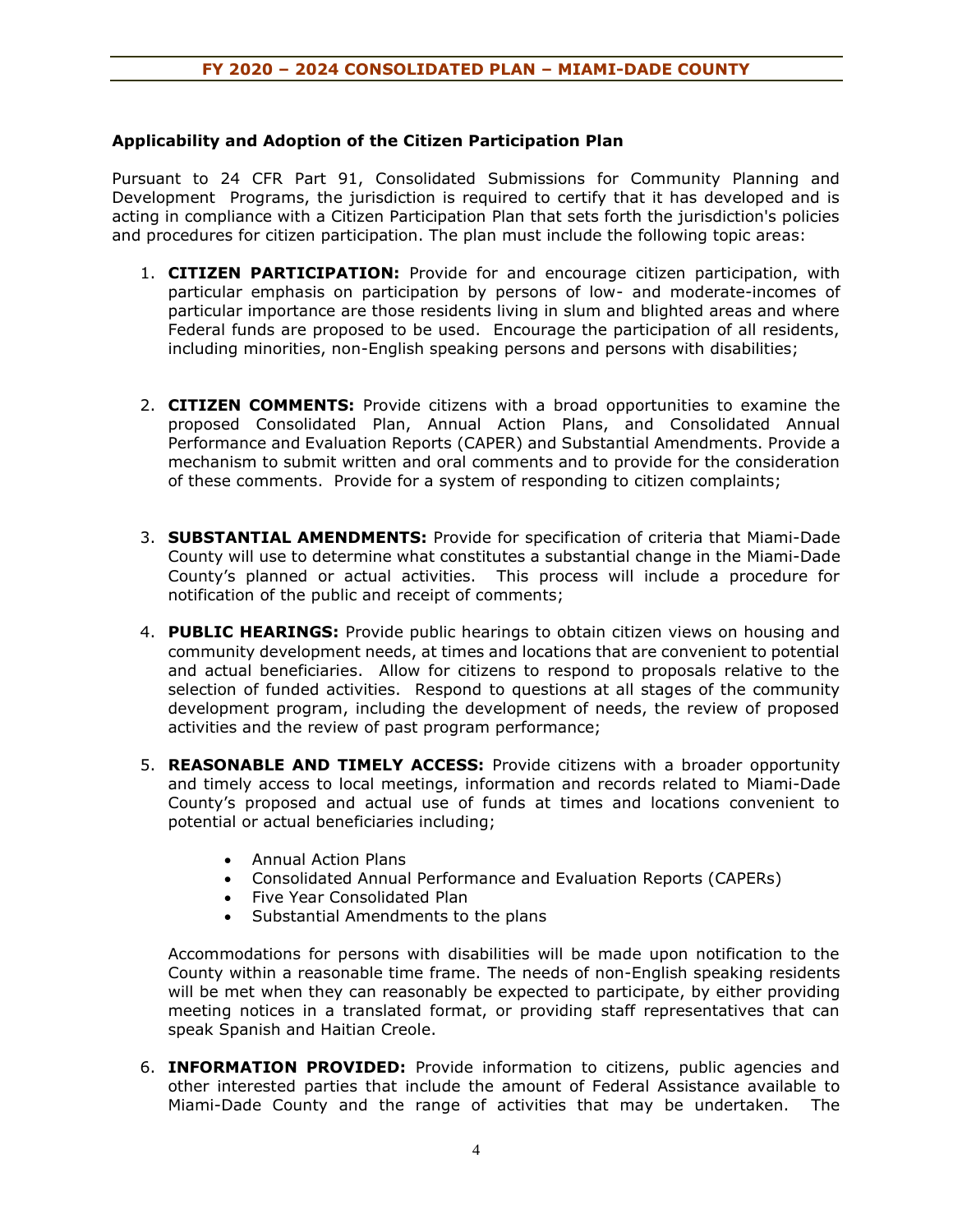information will include the estimated amount of funds that will benefit persons of low and moderate-incomes and plans to minimize displacement (even if no displacement is expected to occur);

- 7. **TECHNICAL ASSISTANCE:** Provide technical assistance to group representatives of persons of low- and moderate-incomes that request such assistance;
- 8. **PUBLIC HOUSING AUTHORITIES:** Provide for consultation between Miami-Dade County and any public housing authorities in order to encourage participation by residents of public and assisted housing developments in the process and implementation of the Consolidated Plan. Provide information to these agencies about Consolidated Plan activities, so this information can be used in the planning process;
- 9. **NON-ENGLISH SPEAKING RESIDENT NEEDS:** Identify how the needs of non-English speaking residents will be met in the case of public hearings where a significant number of non-English speaking residents are reasonably expected to attend;
- 10. **PERSONS WITH DISABILITIES:** Public Hearings and meetings will be held in places which are accessible to persons with disabilities and where needed, accommodations will be made to ensure accessibility.
- 11. **COMPLAINT RESOLUTION:** Provide for timely written answers to written complaints, as applicable.

This Citizen Participation Plan is divided into five sections with each one addressing a separate report or document required by HUD. Each section will address the goals, requirements, and procedures for each of the documents. The five sections are:

- A. Citizen Participation Plan
- B. Five Year Consolidated Plan
- C. Annual Action Plan
- D. Comprehensive Annual Performance and Evaluation Report
- E. Substantial Amendments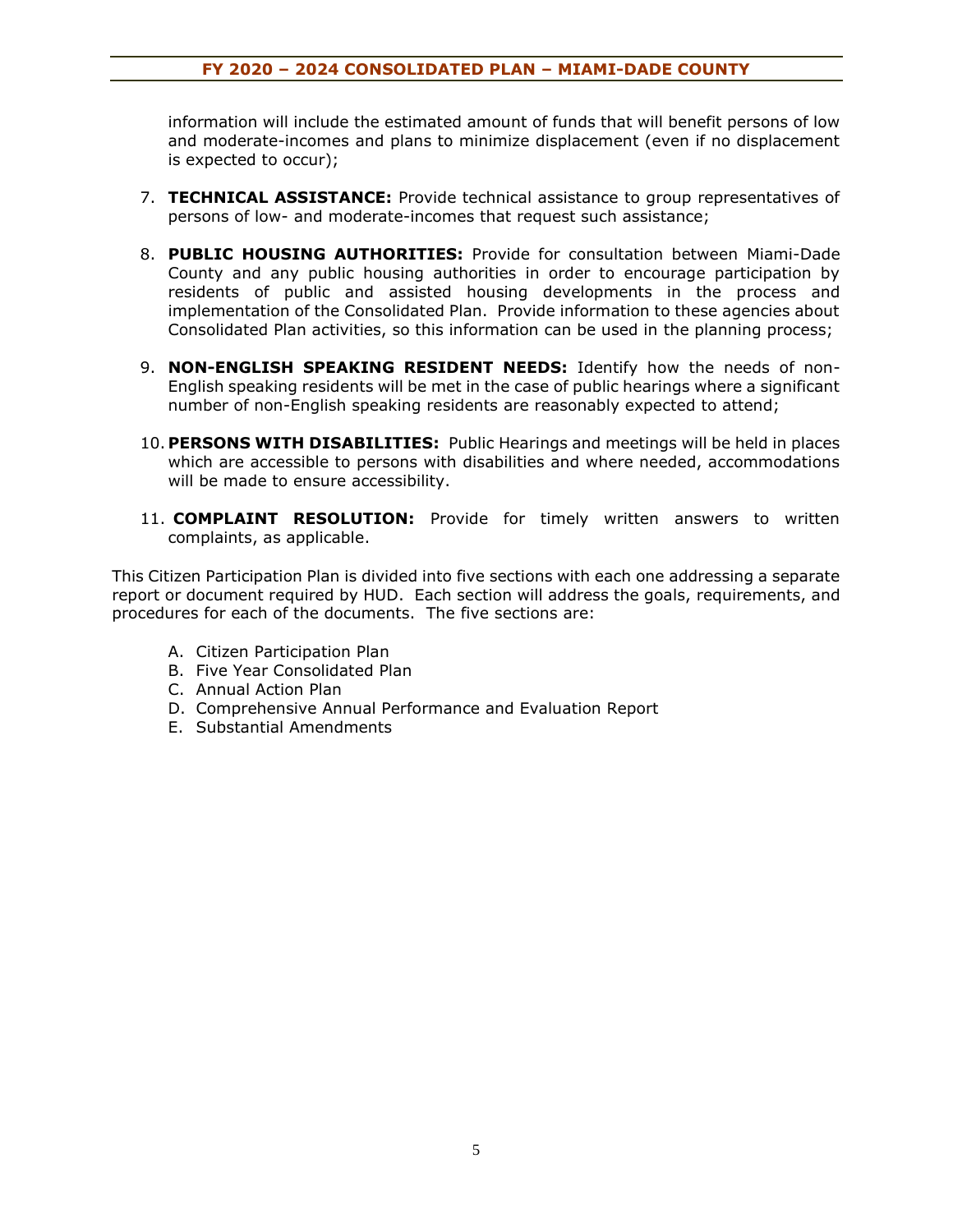### **PUBLIC HOUSING AND COMMUNITY DEVELOPMENT DEPARTMENT CITIZEN PARTICIPATION PLAN FOR THE DEVELOPMENT OF CONSOLIDATED PLANS/ ANNUAL ACTION PLANS, CAPERS AND SUBSTANTIAL AMENDMENTS**

### **A - Citizen Participation Plan**

#### **Citizen Participation Plan Update:**

Under the auspices of the Miami-Dade County Board of County Commissioners, the Public Housing and Community Development Department the Citizen Participation Plan (CPP) will be updated as part of the Consolidated Plan every five (5) years and as needed.

Update Process:

- 1. Submit revisions to the Citizen Participation Plan to the public for their comments.
- 2. Submit the revised Citizen Participation Plan to the Miami-Dade County Board of County Commissioners separate or in conjunction with submitting the approved plan as part of the Five Year Consolidated Plan to U.S. HUD.

#### **Citizen Comment on the Citizen Participation Plan and Amendments:**

Citizen comments at all public meetings/hearings will be solicited.

- 1. A summary of citizen comments received in writing, or orally at public meetings, will accompany all submissions to HUD. Advertising and conducting public hearings will be the responsibility of the Public Housing and Community Development Department.
- 2. Where a significant number of non-English speaking residents are reasonably expected to attend, a method of communication will be provided for non-English speaking residents. In addition, accommodations for persons with disabilities shall be made upon forty-eight (48) weekday hour, in addition, notification to the Miami-Dade County Public Housing and Community Development Department.
- 3. When possible, citizen surveys can be included at appropriate public meetings and with agencies involved with providing services. Bi-lingual surveys (or trilingual if necessary) will be available where it is anticipated that a significant number of non-English speaking residents will attend.
- 4. Written comments should be addressed to:

Miami-Dade County Public Housing and Community Development Director's Office 701 NW 1st Court, 16th Floor Miami, Florida 33136 (786) 469-4100

5. The County will consider any comments or views submitted in writing or orally at the public hearings. The County will compile, read, and consider written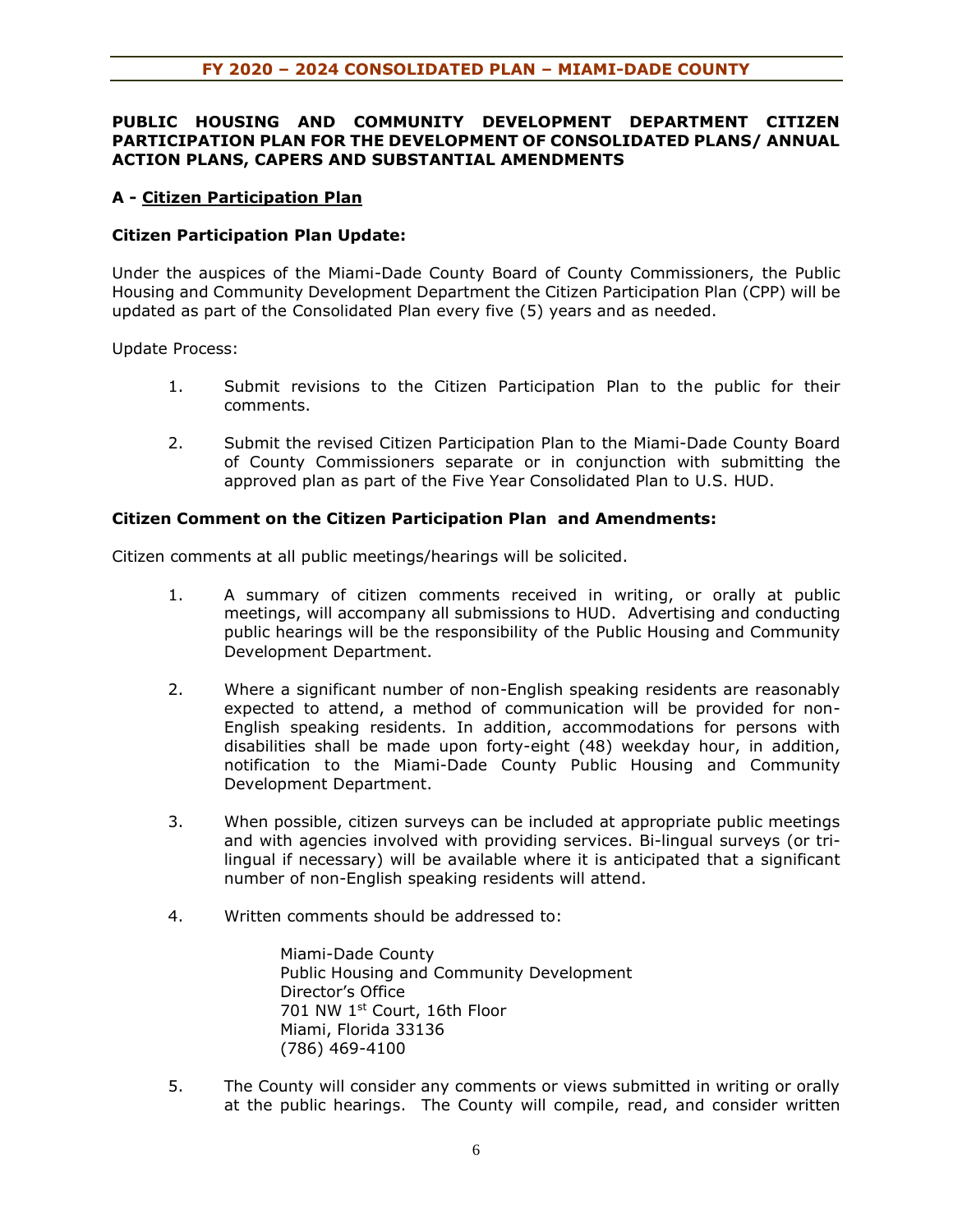responses or comments from citizens. The County will respond to comments or views when appropriate and where practical.

### **B - Five Year Consolidated Plan**

**Consolidated Plan Preparation and Update:** To obtain input from public and private agencies, as well as State and/or local health and welfare agencies that assist in housing, health, economic development, social services and child care agencies for low to moderateincome residents Miami-Dade County will:

- 1. Consult with parties listed in 24 CFR 91.100, which includes among others, interested area social/health service/housing providers throughout the County who assist with housing, health, economic development, social services, and childcare agencies for low -to moderate-income residents.
- 2. Conduct two (2) neighborhood meetings/workshops for the purpose of citizen input on community needs. The meetings will be held in areas/locations that are accessible to low and moderate-income residents and beneficiaries of the funds. These meetings will be noticed on the County Website and through various other means such as e-mail lists, through established neighborhood groups, flyers at local facilities and through Commissioners' Offices, if possible. The first meeting/workshop will be held at the beginning of the development of the Consolidated Plan, with a purpose to gather input from the community. The second community meeting/workshop will be held prior to the completion of the Consolidated Plan draft, to report results found as of that date, to convey the input from the first public meeting and any other pertinent information. The meeting may be virtual and accessible by electronic devices.
- 3. A summary of citizen comments received in writing, or orally at public meetings, will accompany all submissions to HUD. The advertising and conducting of public hearings will be the responsibility of the Public Housing and Community Development Department.
- 4. Comments regarding the plan can be directed in writing, by phone or email and will be addressed to:

Miami-Dade County Public Housing and Community Development Director's Office 701 NW 1st Court, 16th Floor Miami, Florida 33136 (786) 469-4100

- 5. Advertisement of these two neighborhood public meetings or workshops to solicit input for the preparation of the Consolidated Plan will be in a newspaper of general circulation prior to the scheduled meeting/workshop. The advertisement will include:
	- the purpose of the meeting/workshop;
	- date;
	- time; and
	- location.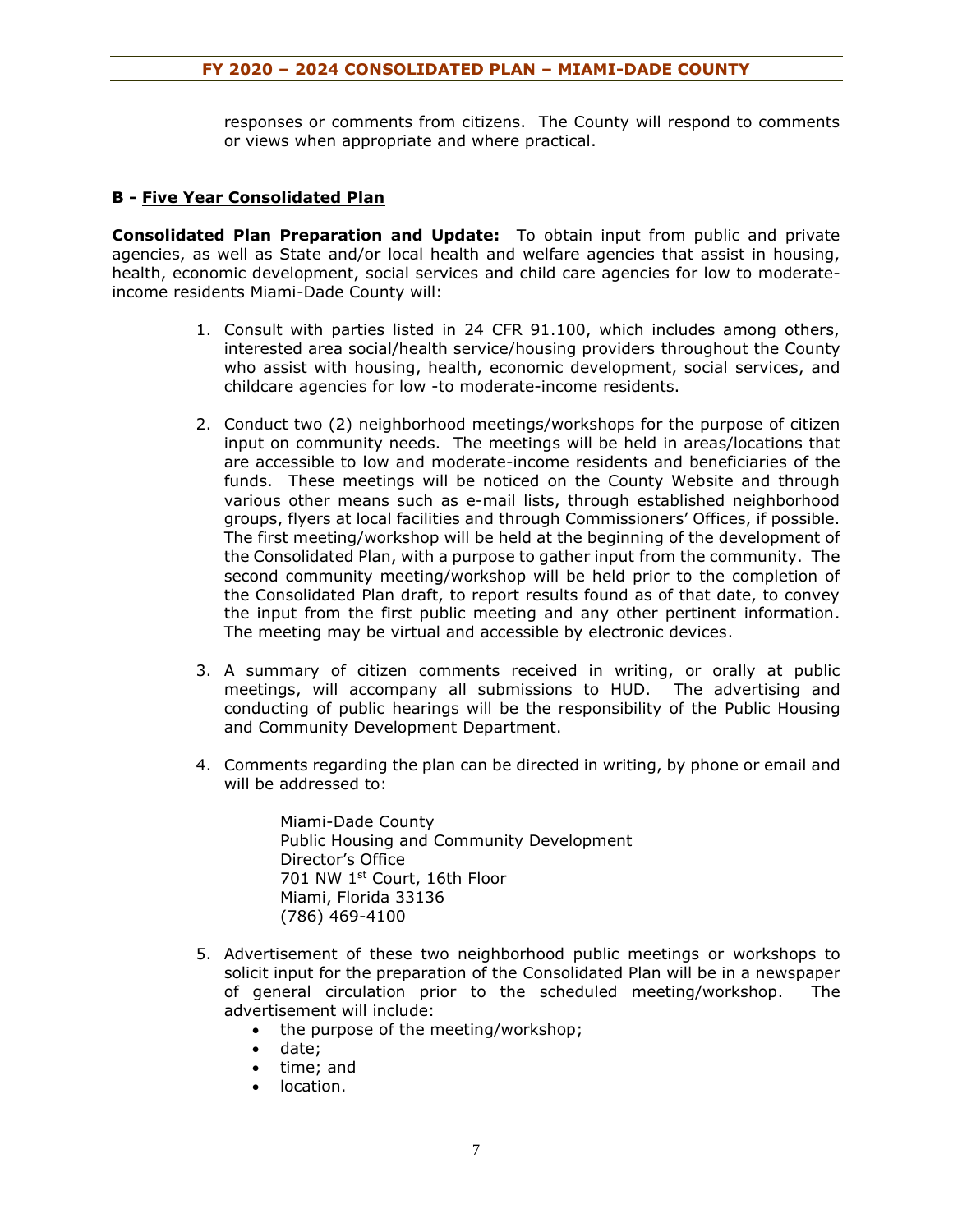- 6. Regarding the Draft of the Consolidated Plan, copies shall be available for public review and comment at sites of public access such as government buildings, libraries, etc., but will always be available on the County's website.
- 7. As soon as feasible, after the start of the public participation process, the HUDprovided data and any other supplemental information that the County plans to incorporate into its Assessment of Fair Housing (AFH) shall be made available to residents, public agencies and interested parties.
- 8. There will be two public meetings to obtain citizens' views and to respond to proposals and questions. Meetings may be held in different regions of the county including but not limited to before the Miami-Dade Board of County Commissioners (BCC) or a committee of the Board. Meetings may also be held virtually when viewed to be in the best interest of the County due to an emergency declared by the President, Governor or County Mayor.
- 9. A public notice summarizing the action to be taken at each public hearing will be placed in a newspaper of general circulation, and newspapers representing significant minorities and non-English speaking persons 15 calendar days prior to the hearing. In cases of emergency declarations, the County may provide a shorter advance notice period, should federal or state agencies provide guidance as such. In the case of emergency declarations without federal or state guidance, a minimum 48-hour advance notice will be provided.
- 10. The hearings described in Section 8 above will address housing and community development needs, development of proposed activities described in section above and review of program performance. The hearings will be held in a public facility that is easily accessible to the public, including persons with disabilities. The place, date and time of the hearings will be determined by PHCD or the County Mayor in consultation with the Chairperson of the Board of County Commissioners, (BCC), Chairperson of the committee designated for the Department or applicable committee/or individual as determined by the BCC Chairperson.
- 11. At the time of submission of the Consolidated Plan to the County Commission agenda coordinator, a public announcement summarizing the Consolidated Plan and the availability of copies for public viewing, will be placed in a newspaper of general circulation, and in newspapers representing significant minorities and non-English speaking persons. An electronic copy of the Consolidated Plan will be available to the public. Also, a hard copy will be available upon request at the Public Housing and Community Development Department during regular business hours. This public announcement will allow for a 30-day comment period as per U.S. HUD regulations for citizens to respond to the proposed plan before it is adopted by the Board of County Commissioners or a reduced comment period as may be authorized by HUD.
- 12. The public hearing may be held at any time during the public comment period by the BCC or appropriate committee. A summary of the comments or views, and a summary of any comments or views not accepted and the reasons therefor, shall be attached to the final consolidated plan.
- 13. The public hearings/meetings will be held at sites that are accessible to lowand moderate-income persons, persons with disabilities, the elderly and other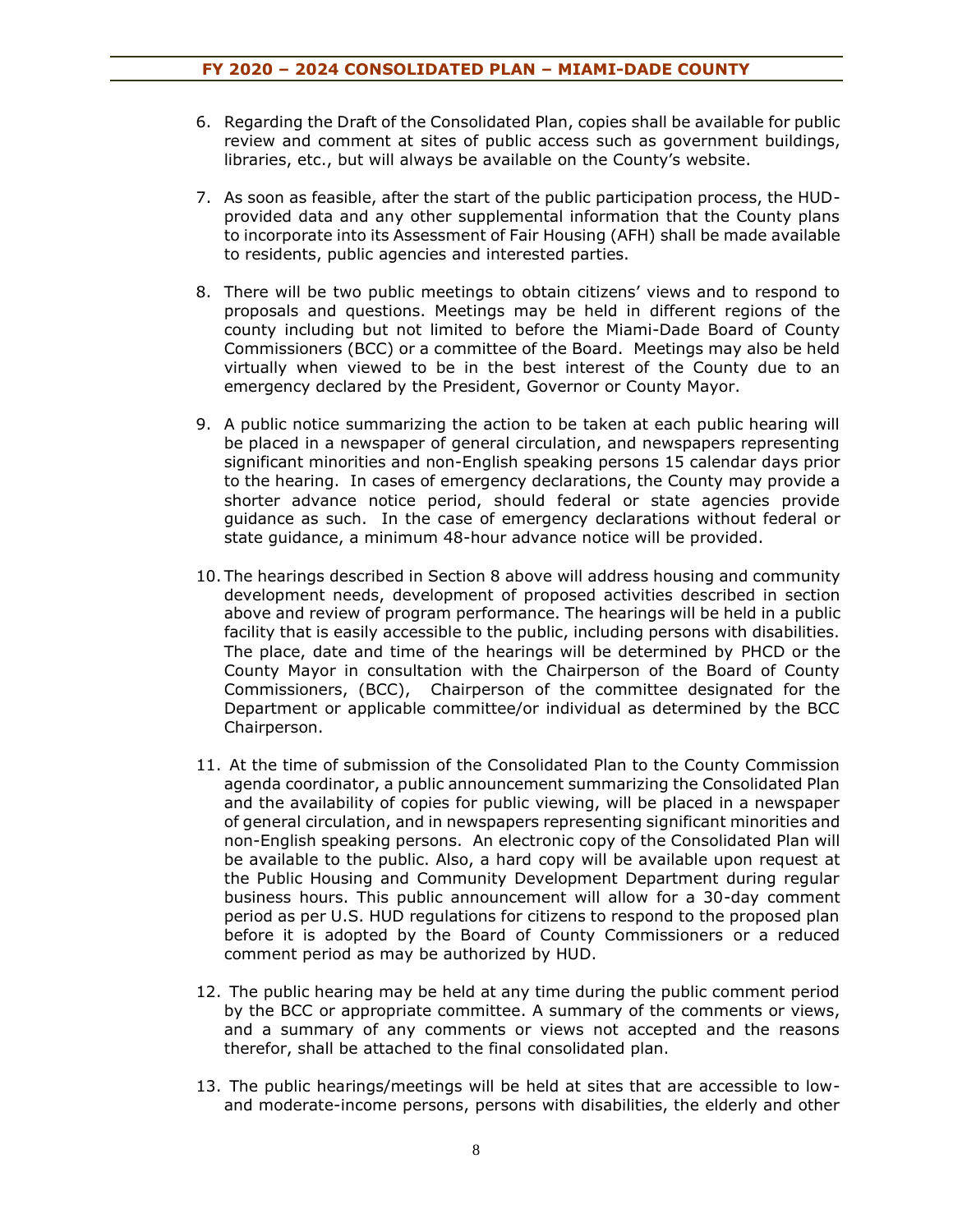special populations. These public hearings will be for the presentation of the Draft Consolidated Plan and the last public hearing will be for the adoption of the Plan and will obtain citizens views and responds to proposals and questions.

- 14. Where a significant number of non-English speaking residents are likely to attend, a method of communication will be provided for non-English speaking residents and accommodations will be provided for persons with disabilities, upon forty-eight (48) weekday hour's notification to the Miami-Dade County Housing and Community Development Department.
- 15. Response to inquiries, comments and complaints that are received may be answered by the Public Housing and Community Development Department within fifteen (15) working days when appropriate and where practical.

# **C - Substantial Amendments to the Five Year Consolidated Plan**

Criteria for Amendment(s) to Five Year Consolidated Plan

**Amendment to Five Year Consolidated Plan:** The County may from time to time find it necessary to amend its Consolidated Plan. The following will define what constitutes and does not constitute a substantial amendment to the Consolidated Plan.

#### **Definitions**

A substantial amendment is any change in purpose, scope and/or beneficiaries of an activity, which actually and/or materially affects one or more of the preceding in the manner stated below:

- An activity changes from one CDBG-eligible activity to another.
- **•** The scope of activity is increased by 50% or more.
- The change in the cost of an activity is increased by \$250,000 or more (reduced costs are all considered non-substantial); or
- An activity's services are redirected by more than a 7-mile radius from the site.

Amendments to the Plan that do not meet any of the above stated four (4) threshold criteria shall be deemed non-substantial and may be approved administratively by the Department and shall not require approval by the Board of County Commissioners.

At the time of submission of Substantial Amendments to the Consolidated Plan to the County Commission agenda coordinator, a public announcement summarizing the amendments will be placed in a newspaper of general circulation, and newspapers representing significant minorities and non-English speaking persons. The announcement will be placed at least fifteen days prior to the Hearing, or a number of days as may be allowed due to a declared emergency. Copies of the amendments will be made available at the Public Housing and Community Development Department office located at 701 NW 1 Court, 14th Floor (Community Development Division), Miami, Florida 33136, during regular business hours. Notice of the hearing should also be published on the Departments' website and the County Calendar. This process will allow for a comment period for citizens to respond to the proposed amendments per U.S. HUD regulations, before they are adopted by the Board of County Commissioners or approved by the County Mayor or County Mayor's designee through delegated authority. A public hearing may be held at any time during the public comment period. If a substantial amendment is made pursuant to delegated authority to the County Mayor or County Mayor's designee, the public hearing may be held before PHCD staff rather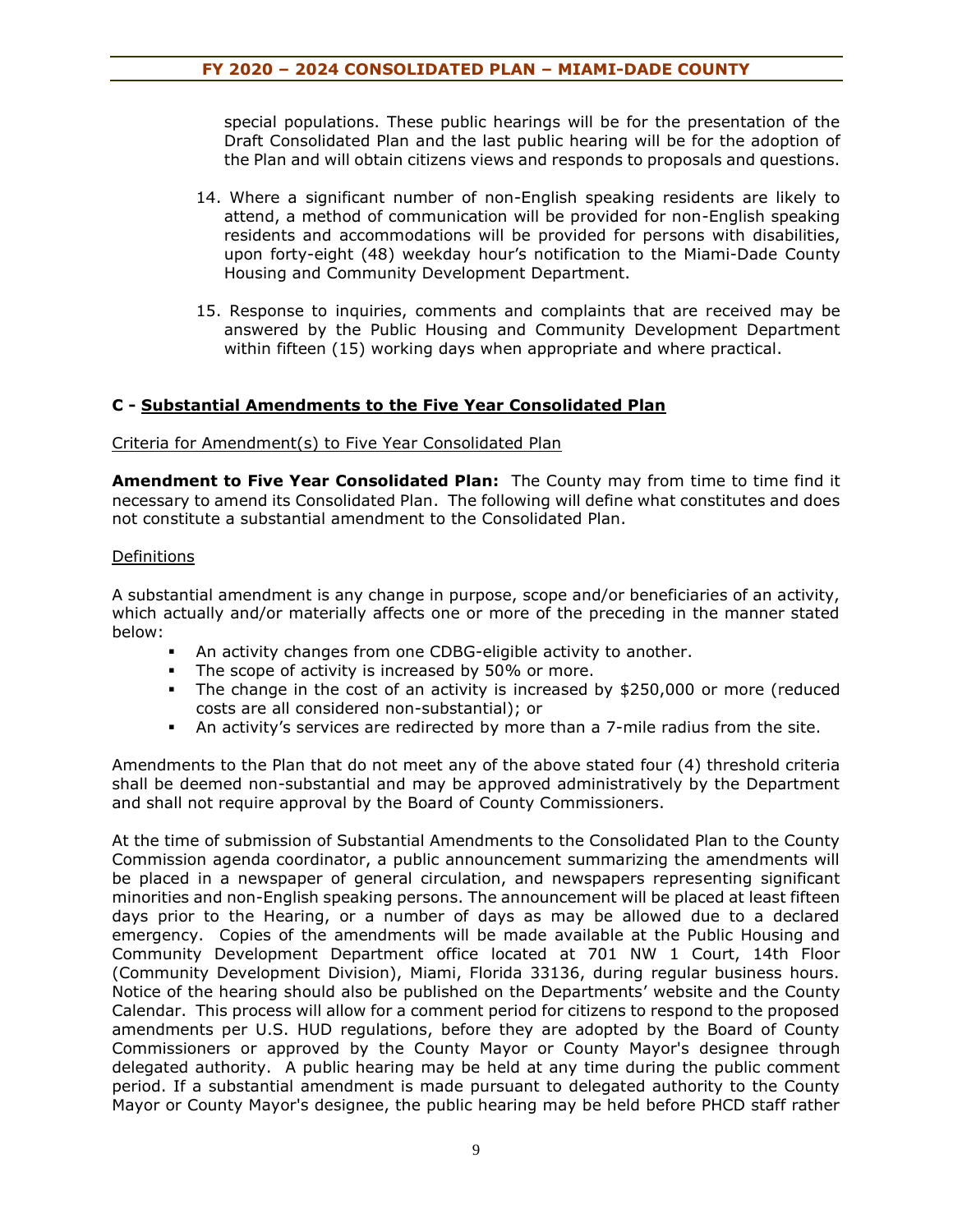than before the Board of County Commissioners. A summary of the comments or views, and a summary of any comments or views not accepted and the reasons therefor, shall be attached to the final consolidated plan submitted to HUD.

# **D - Annual Action Plan (AAP)**

**Annual Action Plan Preparation:** To obtain input from public and private agencies as well as State and/or local health and child welfare agencies that assist in housing, health, social services, to low- to moderate-income residents of Miami-Dade County, the following steps will be taken:

- 1. Conduct a public hearing at a venue accessible by the community or before the Board of County Commissioners (BCC) or appropriate BCC committee for the purpose of gaining citizen input on the Annual Action Plan. This hearing may be held virtually if necessary.
- 2. The advertising and conducting of public hearings will be the responsibility of the Public Housing and Community Development Department.
- 3. A summary of citizen comments received in writing, or orally at public meetings, will accompany all submissions to HUD.
- 4. Advertise all public meetings and workshops to solicit input for the preparation of the agenda item in a newspaper of general circulation at least fifteen (15) days or less as allowed by HUD prior to the scheduled meeting/hearing or an amount of time that may be allowed by HUD. The advertisement will include:
	- the purpose of the hearing;
	- date;
	- time; and
	- location.
- 5. Provide a draft of the Annual Action Plan for public review and comment at sites of public access such as government buildings, libraries, etc., as well as on the County's website not less than thirty (30) days or the number of days as allowed by HUD prior to the plan's submission.
- 6. The public hearings/meetings will be held at sites that are accessible to lowand moderate-income persons, persons with disabilities, the elderly and other special populations.
- 7. Where a significant number of non-English speaking residents are likely to attend, a method of communication will be provided for non-English speaking residents and accommodations will be provided for persons with disabilities, upon forty-eight (48) weekday hour's notification to the Miami-Dade County Public Housing and Community Development Department.
- 8. Response to inquiries, comments and complaints that are received may be answered by Public Housing and Community Development Department within fifteen (15) working days, where practicable.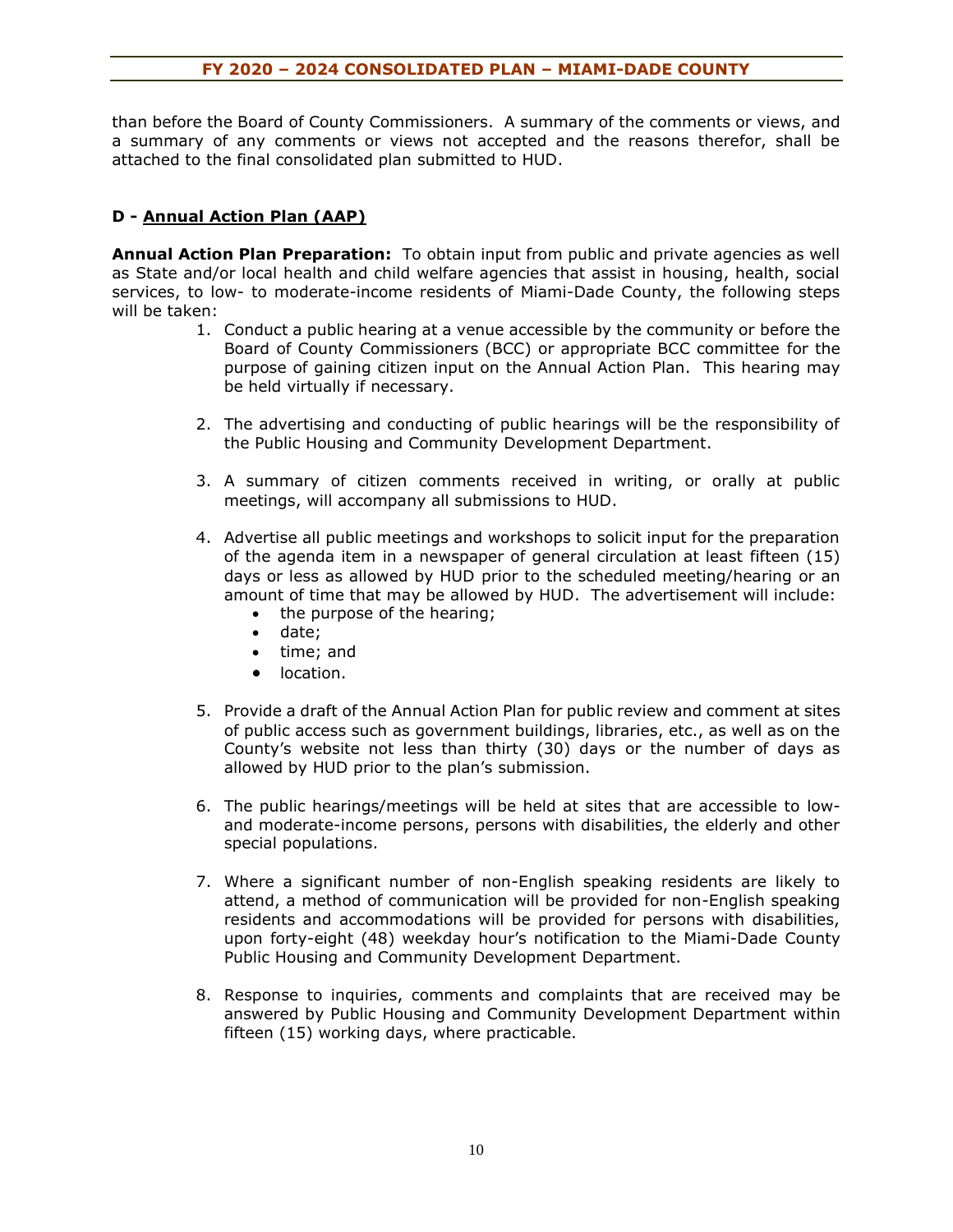#### **Criteria for Amendment(s) to Annual Action Plan**

#### **Amendment to Annual Action Plan (AAP):**

The County may from time to time find it necessary to amend its AAP. The following will define what constitutes and does not constitute a substantial amendment to the AAP:

#### Definitions:

A substantial change in a planned or actual activity will require an amendment to the plan. A substantial change is any change in purpose, scope and/or beneficiaries of an activity, which actually and/or materially affects one or more of the preceding in the manner stated below:

- An activity changes from one CDBG-eligible activity to another.
- **•** The scope of activity is increased by  $50\%$ .
- The change in the cost of an activity is increased by \$250,000 (reduced costs are not considered substantial) or more; or
- An activity's services are redirected by more than a 7-mile radius from the site, outside of the previously agreed upon activity service area.

Amendments to the Plan that do not meet any of these four (4) above listed threshold criteria shall be deemed non-substantial and may be approved administratively by the Department and shall not require approval by the Board of County Commissioners.

At the time of submission of Substantial Amendments to the Annual Action Plan to the County Commission agenda coordinator, a public announcement summarizing the amendments will be placed in a newspaper of general circulation, and newspapers representing significant minorities and non-English speaking persons. Copies of the amendments will be available at the Public Housing and Community Development Department during regular business hours.

A public notice summarizing the amendment(s) will be placed in a newspaper of general circulation and newspapers representing significant minorities and other non-English speaking persons at least fifteen days prior to the Hearing. This fifteen (15) day period will allow the public a period of time for comments. Copies of the amendment will be available at the Department's office located at 701 NW 1 Court, 16th Floor, Miami, Florida 33136, during regular business hours. Notice of the hearing should also be published on the Department's website and the County Calendar. This process will allow for a comment period for citizens to respond to the proposed amendments per U.S. HUD regulations, before they are adopted by the Board of County Commissioners in a public hearing. A public hearing may be held at any time during the public comment period. If a substantial amendment is made pursuant to delegated authority to the County Mayor or County Mayor's designee, the public hearing may be held before PHCD staff rather than before the BCC or BCC Committee. A summary of the comments or views, and a summary of any comments or views not accepted and the reasons therefor, shall be attached to the final consolidated plan.

#### **Availability to the Public**

To provide the public an opportunity to share their views and to respond to the Annual Action Plan:

> The Miami-Dade County Public Housing and Community Development Department (PHCD) will post the Annual Action Plan on the Miami-Dade County/Public Housing and Community Development website: (http://www.miamidade.gov/housing).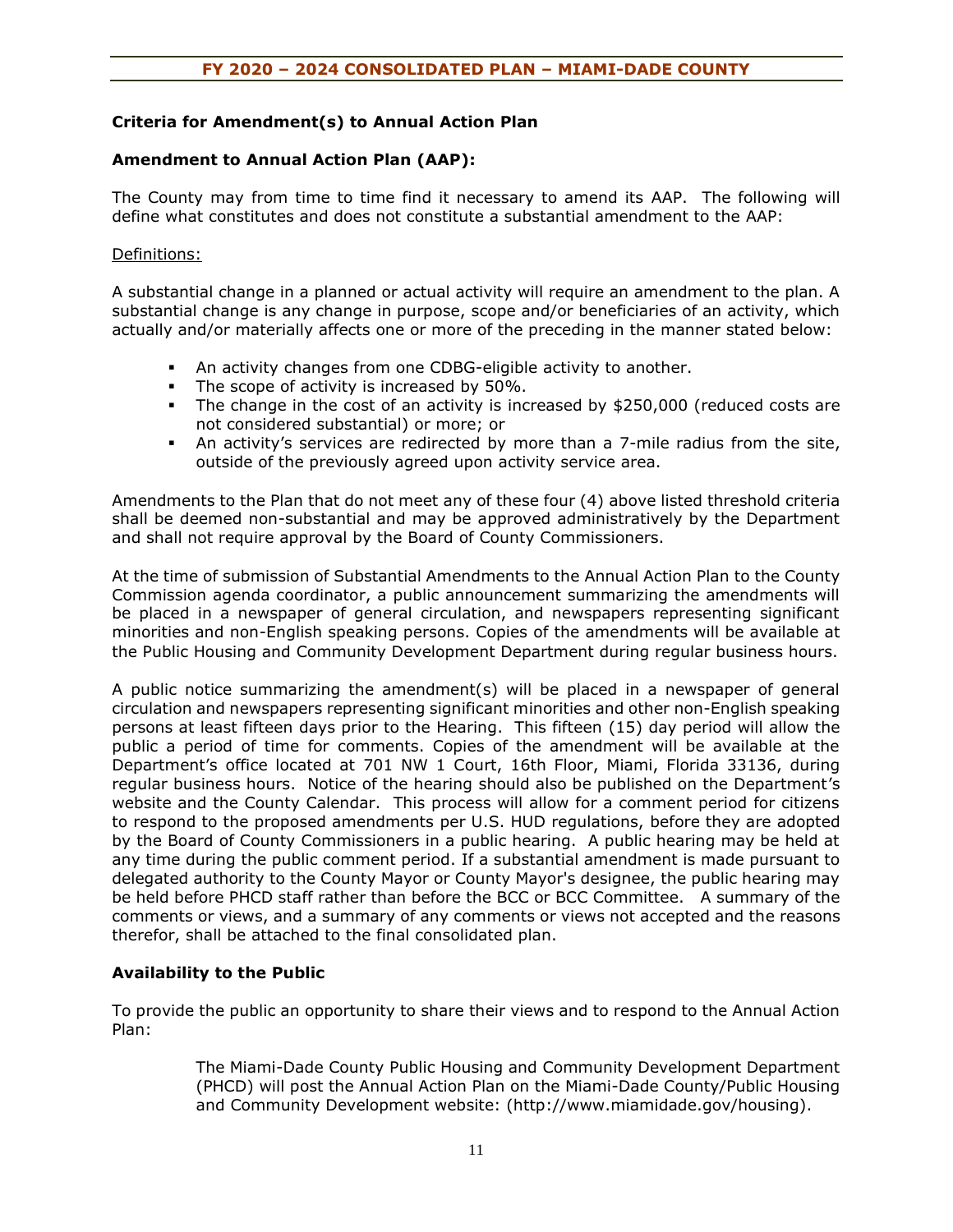#### **Access to Records**

To provide an opportunity for citizens to receive information, submit comments and/or submit concerns on the proposed Annual Action Plan the following strategies will be implemented:

- 1. Advertise a summary of the Annual Action Plan, or a substantial amendment in a newspaper of general circulation, soliciting comments for a period of thirty (30) days or a reduced number of days as may be allowed by HUD. The summary will describe the contents and purpose of the Annual Action Plan and will include locations where the entire plan may be examined.
- 2. Copies of the documents will also be placed on the County website.
- 3. Comments on the documents can be forwarded to: Miami-Dade County Public Housing and Community Development Department Director's Office 701 NW 1 Court, 16th Floor Miami, Florida 33136 Phone: (786) 469-4100
- 4. If not satisfied at the local level, complaints may be forwarded to HUD.

#### **E – Procedure for Administrative Actions**

The County may find it necessary to perform administrative actions, where permitted by HUD and authorized by the Board of County Commissioners, with CDBG, HOME, ESG, and CARES Act funding, to meet HUD expenditure timeliness requirements. The following items are examples of administrative actions:

- the recapture and reallocation of funding from activities subject to expenditure deadlines to activities that are performing well and meeting a national objective; or
- the recapture of funding from a specific Commission District or area of the county and reallocation of said funding to serve a Countywide need.

These administrative actions will be taken only when delegated such authority by the BCC. The County Mayor or County Mayor's designee will follow the citizen participation process set forth in this CPP, including the accepting of written comments and holding a public hearing at a location readily accessible to the public by mass transportation and with a virtual hearing, when permitted due to emergency conditions.

Under emergency conditions, the County Mayor or County Mayor's designee may follow the Expedited Citizen Participation Process set forth below in section G of this CPP.

Prior to any administrative recapture and reallocation action by the County Mayor or County Mayor's designee, a public notice summarizing the proposed action(s) will be placed in a newspaper of general circulation, and newspapers representing significant minorities and non-English speaking persons at least fifteen days prior to the Hearing. This fifteen (15) day period, or less as allowed by HUD, prior to the scheduled meeting/hearing will allow the public a period of time for comments. Copies of the proposed recaptures and reallocations will be available at the Department's office located at 701 NW 1 Court, 16th Floor, Miami, Florida 33136, during regular business hours. Notice of the hearing should also be published on the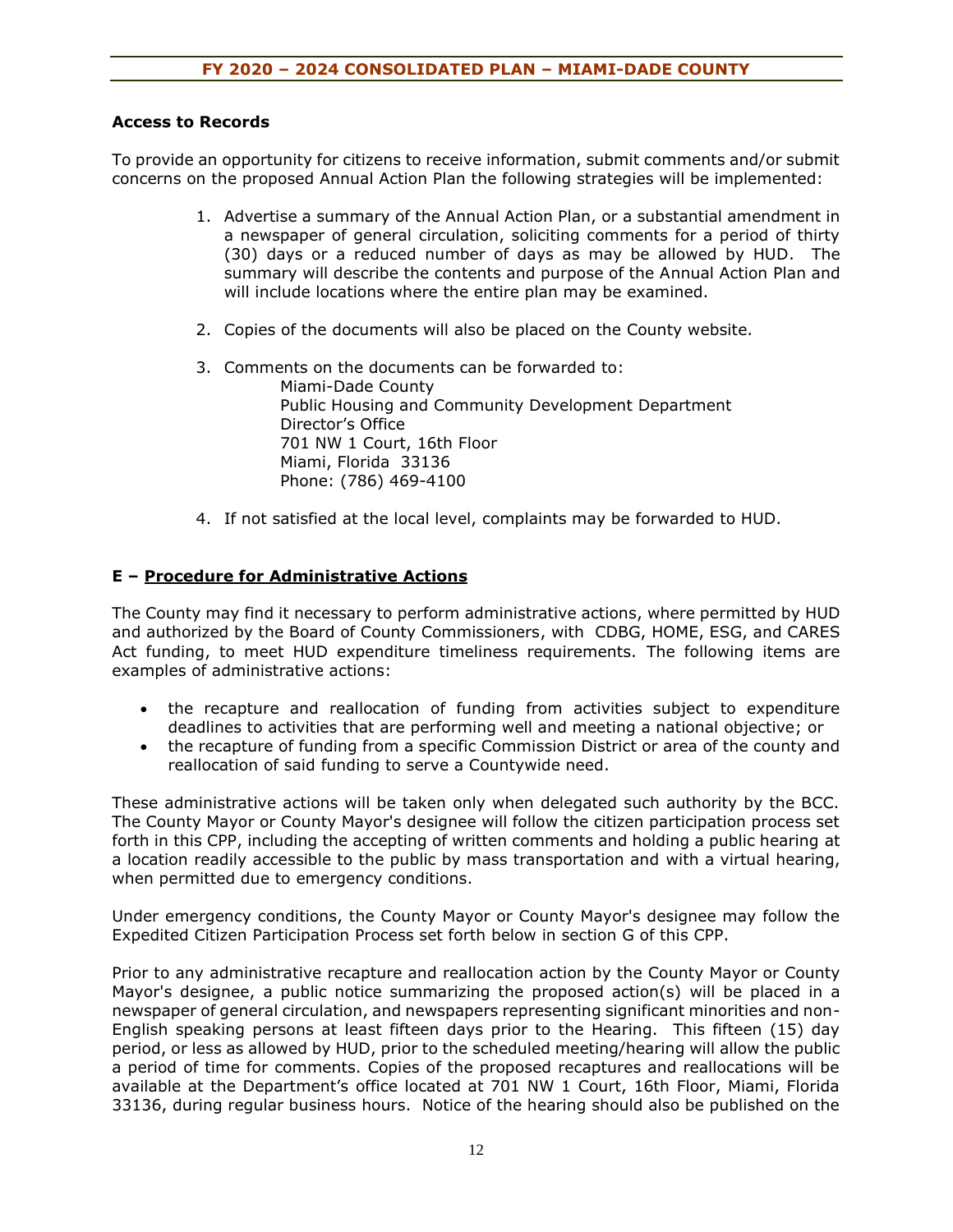Department's website and the County Calendar. This process will allow for a comment period for citizens to respond to the proposed recaptures and reallocations per HUD regulations. A summary of the comments or views, and a summary of any comments or views not accepted and the reasons therefor, shall be attached to the final substantial amendment submitted to HUD.

### **Availability to the Public**

To provide the public an opportunity to share their views and to respond to proposed administrative recaptures and reallocations:

> The Miami-Dade County Public Housing and Community Development Department (PHCD) shall post the proposed recaptures and reallocations on its website: (http://www.miamidade.gov/housing).

#### **Access to Records**

To provide an opportunity for citizens to receive information, submit comments and/or submit concerns on proposed recaptures and reallocations, the following strategies will be implemented:

- 1. Advertise a summary of the proposed recaptures and reallocations in a newspaper of general circulation, soliciting comments for a period of thirty (30) days or a reduced number of days as may be allowed by HUD. The summary will describe the contents of the proposed recaptures and reallocations and will include locations where the document/exhibit may be examined.
- 2. Copies of the documents should also be placed on the County website.
- 3. Comments on the documents can be forwarded to;

Miami-Dade County Public Housing and Community Development Department Director's Office 701 NW 1 Court, 16th Floor Miami, Florida 33136 Phone: (786) 469-4100

4. If not satisfied at the local level, complaints may be forwarded to HUD.

#### **F - Comprehensive Annual Performance And Evaluation Report (CAPER)**

To provide an opportunity for citizens to receive information and/or submit comments regarding the draft Comprehensive Annual Performance Report (CAPER) before submission to U.S. HUD the following strategies will be implemented:

1. Notification will be given of the availability for review of the Comprehensive Annual Performance Report in a newspaper of general circulation and newspapers representing significant minorities and Non-English speaking persons. The notification will describe the contents of the Comprehensive Annual Performance Report and will include locations where the Comprehensive Annual Performance Report may be examined.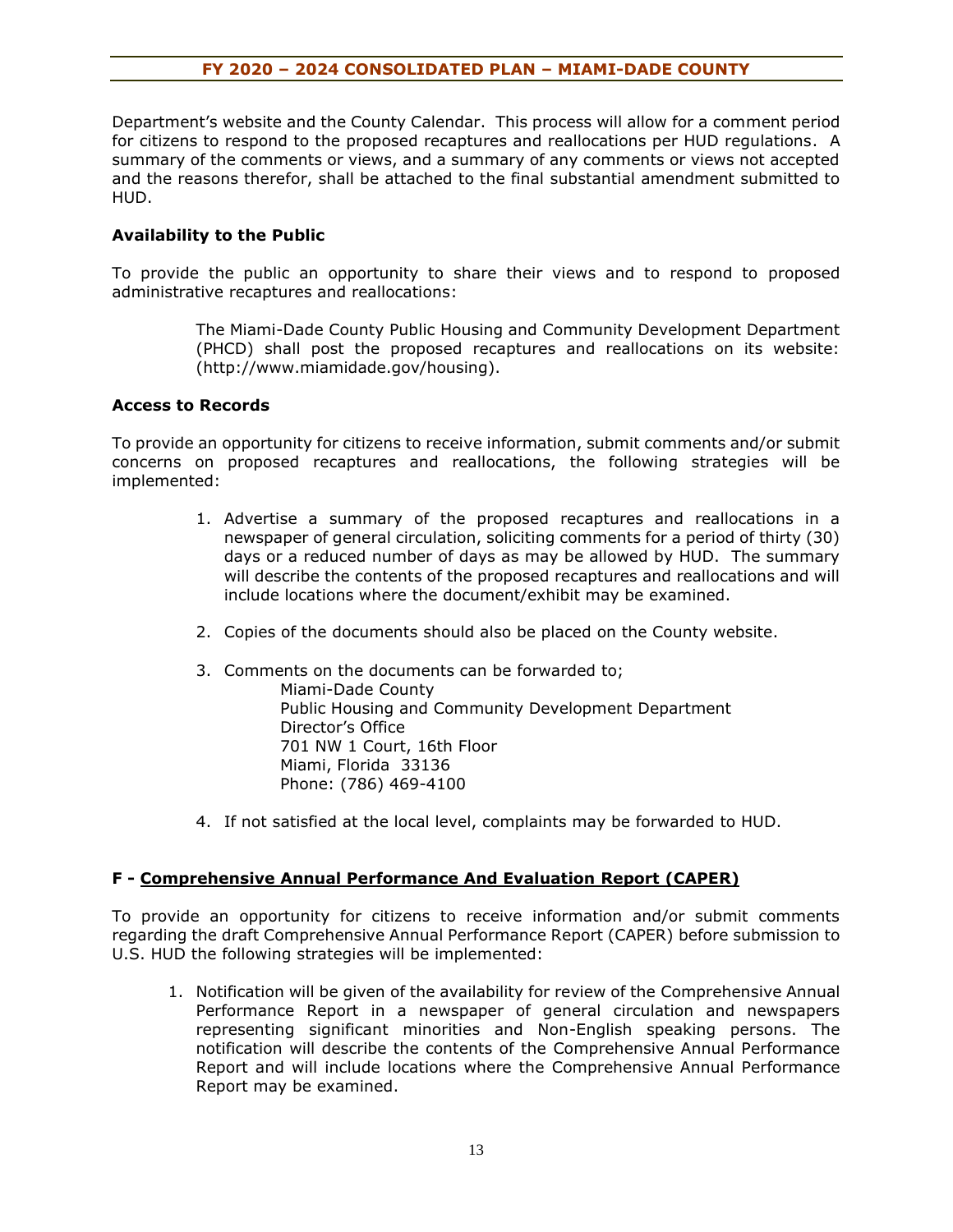- 2. Miami-Dade County will post the Consolidated Annual Performance and Evaluation Report on the Miami-Dade County website.
- 3. Citizens will be given a period of fifteen (15) days in order to submit views and comments to the Comprehensive Annual Performance Report prior to the report's submission to HUD.
- 4. Comments may be submitted to the Department regarding the Comprehensive Annual Performance and Evaluation Report at a public meeting that is held annually in the first quarter of the succeeding year following the publication of the performance report or by phone, e-mail or fax.

# **Availability to the Public**

To provide the public an opportunity to share their views and to respond to the draft Consolidated Annual Performance and Evaluation Report:

Copies will be made available at the offices of the Public Housing and Community Development Department during regular business hours.

# **Access to Records**

To provide an opportunity for citizens to receive information, submit comments and/or submit concerns on the CAPER the following strategies will be implemented:

- 1. Advertise that the CAPER or a summary of the CAPER is available for period of 15 days for public comment. This advertisement will be in a newspaper of general circulation. The advertisement will describe the contents and purpose of the CAPER and will include locations where the document may be examined.
- 2. Copies of the documents will also be placed on the County website.
- 3. When possible, the County will make available electronic copies of the documents to citizens and groups that request it.
- 4. Comments on the documents can be forwarded to:

Miami-Dade County Public Housing and Community Development Director's Office 701 NW 1st Court, 16th Floor Miami, Florida 33136 (786) 469-4100

#### **Availability to the Public**

To provide the public an opportunity to share their views and to respond to the Consolidated Annual Performance and Evaluation Report as submitted to HUD, the following strategies will be implemented: